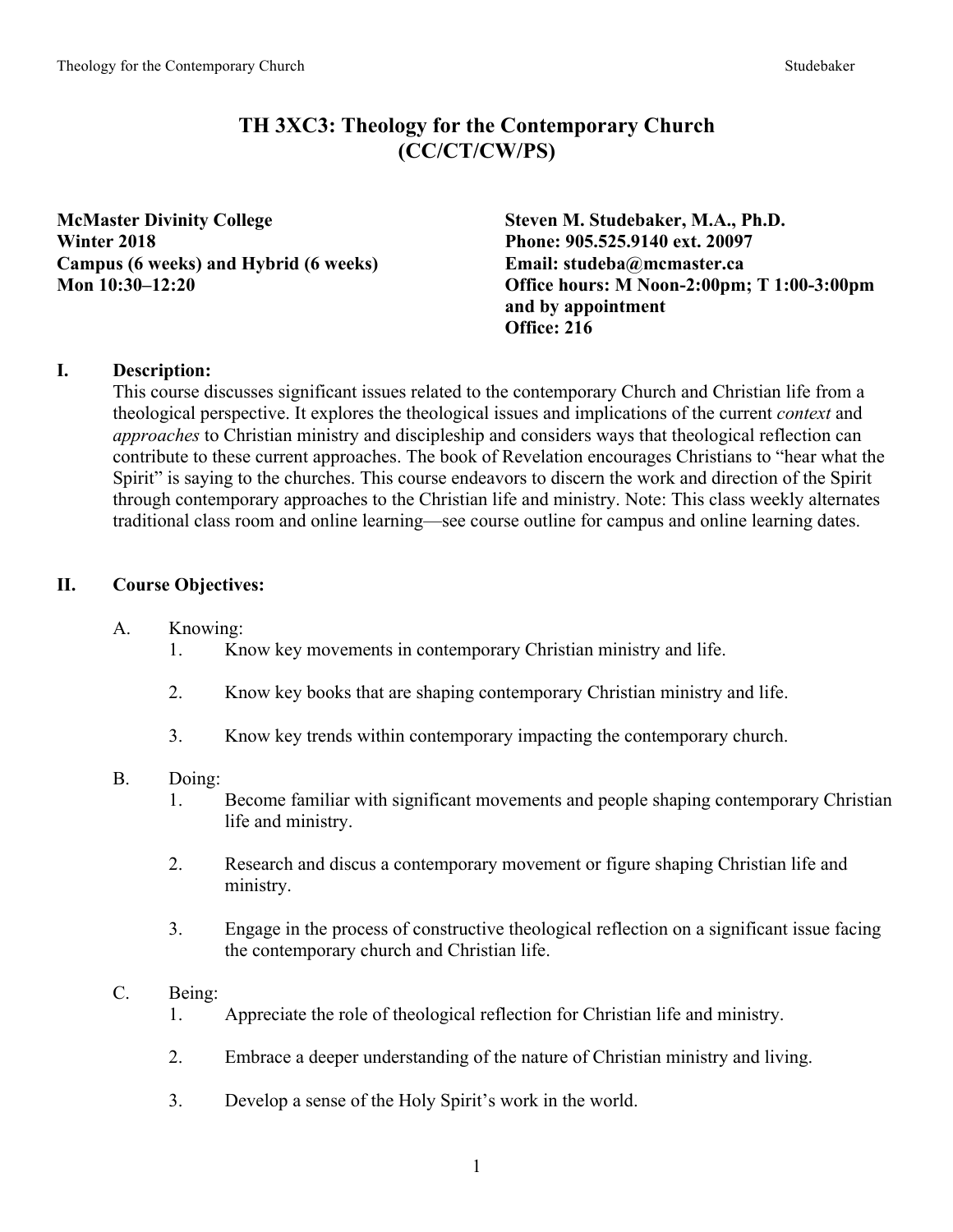#### **III. Required Text(s):**

A. Textbook on God and Western Culture:

Vinoth Ramachandra, *Subverting Global Myths: Theology and the Public Issues Shaping Our World* (Downers Grove: IVP, 2008).

- B. Student Selected Textbook: Select **One** text that treats a significant issue related to contemporary Christian life and/or Ministry: \* *If you have ideas for a book not listed below, please consult with me*. \*
	- 1) Christian life possible selections:

Rod Dreher, *The Benedict Option: A Strategy for Christians in a Post-Christian Nation* (Sentinel: 2017)

David Fitch, *Faithful Presence: 7 Disciplines That Shape the Church For God's Mission* (Downers Grove: IVP, 2016).

or (with Geoff Holsclaw), *Prodigal Christianity: 10 Signposts into the Missional Frontier* (San Francisco: Wiley, 2013).

- Albert Y. Hsu, *The Suburban Christian: Finding Spiritual Vitality in the Land of Plenty* (Downers Grove: InterVarsity Press, 2006).
- Miroslav Volf, *A Public Faith: How Followers of Christ Should Serve the Common Good* (Grand Rapids: Brazos, 2011).
- Graham Ward, *The Politics of Discipleship: Becoming Postmaterial Citizens*, The Church and Postmodern Culture series, ser. ed. James K. A. Smith (Grand Rapids: Baker Academic, 2009).
- 2) Christian ministry possible selections:

Michael Frost & Alan Hirsch, *The Shaping of Things to come: Innovation and Mission for the 21st Century Church* (Peabody: Hendrickson, 2003).

- Eddie Gibbs and Ryan K. Bolger, *Emergent Churches: Creating Christian Community in Postmodern Cultures* (Grand Rapids: BakerAcademic, 2005).
- David Kinnaman & Gabe Lyons, *UnChristian: What a New Generation really thinks about Christianity* (Grand Rapids: Baker, 2007).
- Stefan Paas, *Church Planting in the Secular West: Learning from the European Experience* (Grand Rapids: Eerdmans, 2016).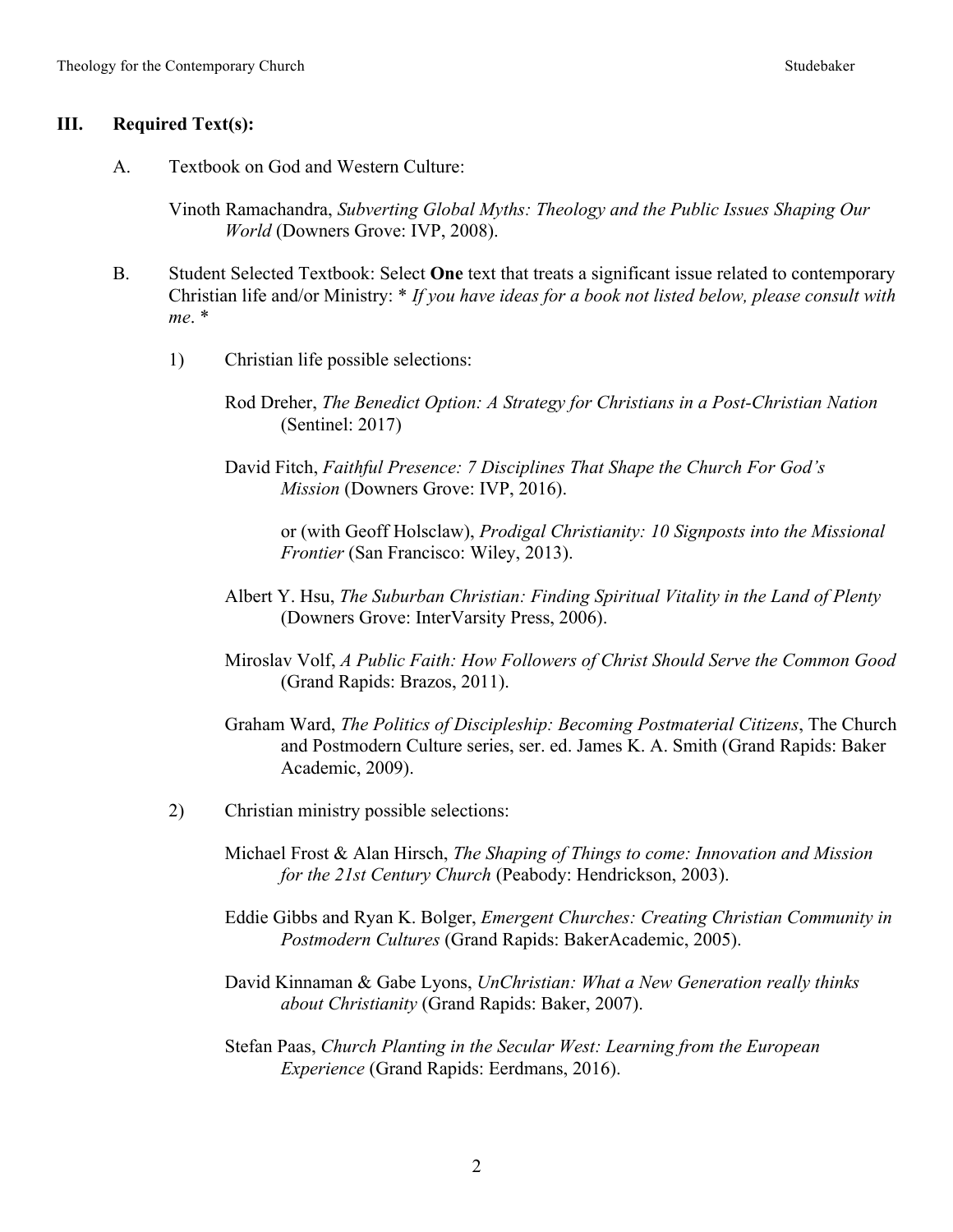Sam Reimer and Michael Wilkinson, *A Culture of Faith: Evangelical Congregations in Canada* (Montreal: McGill-Queens University Press, 2015).

### **IV. Course Performance Criteria:**

| Assignment |                                                                             |                                                                                                                                                                                                                              | Percent               | Due                                                               |
|------------|-----------------------------------------------------------------------------|------------------------------------------------------------------------------------------------------------------------------------------------------------------------------------------------------------------------------|-----------------------|-------------------------------------------------------------------|
| A.         | <b>Blended Learning Assignments</b><br>• Each assignment is worth 10 points |                                                                                                                                                                                                                              | 70%                   |                                                                   |
|            | 1)<br>2)<br>3)<br>4)<br>5)<br>6)<br>7)                                      | Postmodern Artifact<br><b>SCMC Ramachandra Textbook</b><br>Post-Christendom Artifact<br>Op-ed/Blog Religious Pluralism<br><b>SCMC Student Selected Textbook</b><br>Op-ed/Blog Science and Religion<br>Capstone Collaboration |                       | Jan <sub>25</sub><br>Feb 2<br>Feb 1<br>Feb 15<br>Feb 26<br>Mar 22 |
| <b>B</b> . |                                                                             | Capstone Project/Paper                                                                                                                                                                                                       | 30%<br>Total: $100\%$ | Apr 9                                                             |

#### **V. Assignment Descriptions:**

General Guidelines:

- Please submit papers in electronic format (MS Word preferred)
- All papers and assignment should conform to the MDC Writing Style Guide
- A. Blended Learning Assignments:
	- 1. Postmodern Artifact Assignment

*Prior to F2F (face to face):*

- Read "Postmodernism," *Stanford Encyclopedia of Philosophy* (https://plato.stanford.edu/entries/postmodernism/).
- Watch video resources on Avenue to Learn on postmodernism.

Reading this article and listening to the video resources provide the background information for selecting and analyzing the postmodern artefact—see third bullet point.

• Post artifact and analytic annotation on Padlet (if your artifact is not material, post a concrete example—e.g., Starbucks cultivation of third space ethos reflects community emphasis in contrast to individualism).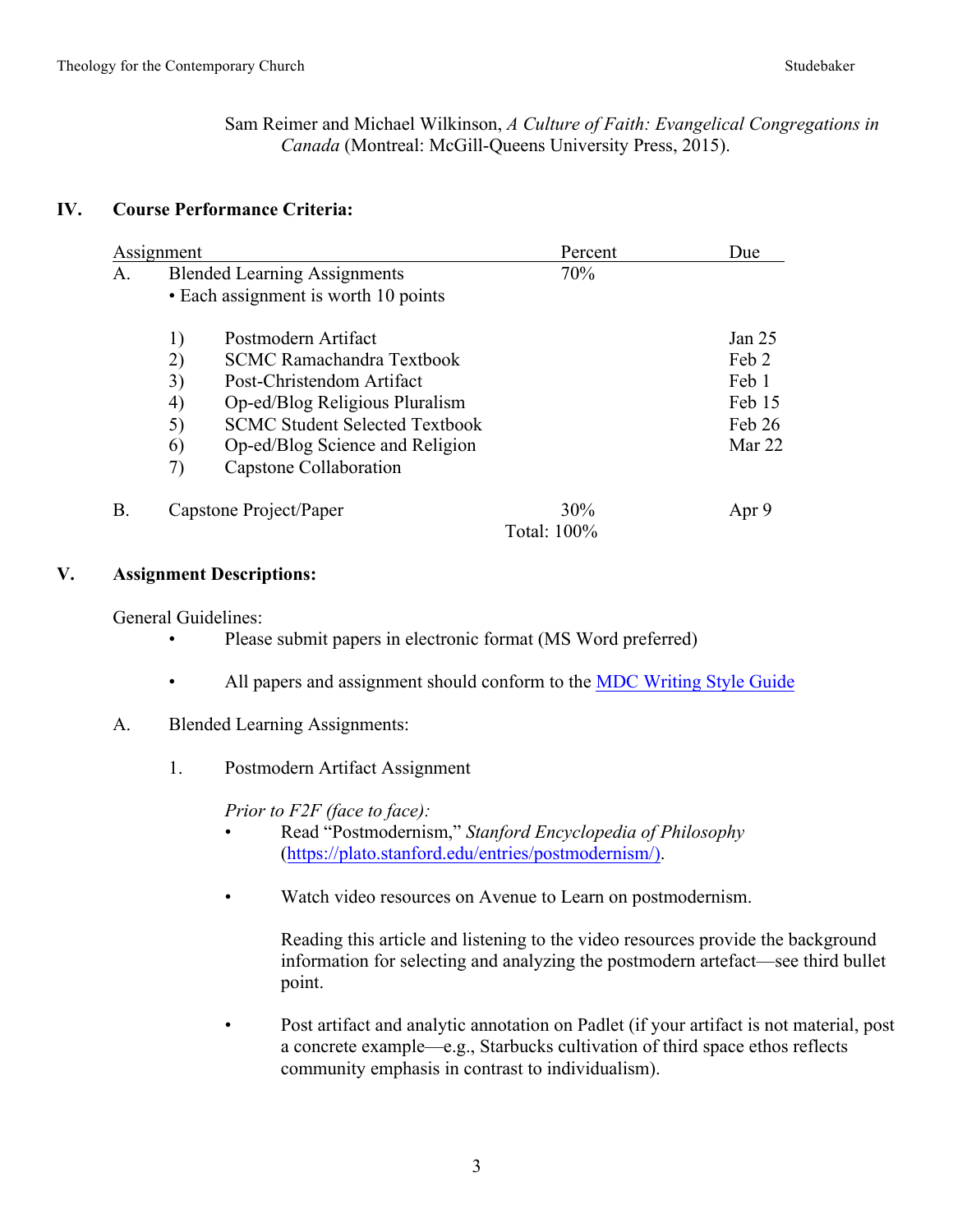#### *During F2F:*

- Collaborate—practicing postmodern pedagogy. Postmodernism emphasizes the communal nature and social construction of knowledge and identity.
- Come prepared to discuss your insights on the challenges and/or opportunities that postmodernism represents for ministry leaders.

### *After F2F:*

- Integrate postmodernism: building on your work identifying postmodernism (artifact and analytic annotation), creative and collaborative postmodern pedagogy, integrate your new understanding of postmodernism in your creative capstone project.
- 2. Summarize, Correlate, Miss, Challenge (SCMC): Ramachandra Textbook
	- This assignment develops analytical, synthetic, and critical skills.
	- In your textbook on Christian life/ministry (see above III.B):
	- 1) Summarize: Present the primary content, arguments, and problems and solutions identified in the book. 1 page maximum.
	- 2) Correlate: based on your observations of contemporary church life, ministry, and the nature of Christian life today, identify correlations with the themes discussed in the book. 1 page maximum.
	- 3) Miss: identify and describe several areas/issues that the book misses about the nature of contemporary Christian life and ministry. 1 page maximum.
	- 4) Challenge: Where do you think the book is wrong about contemporary Christian life and ministry? Is its description of the "problem" and its proposed "solution" misguided, blinkered, one-sided? Identify, describe, and make your suggestions for alternative solutions. 1 page maximum.
- 3. Post-Christendom Artifact

*Prior to F2F:*

- Watch video resources on Avenue to Learn on post-Christendom.
- Identify an example in culture or church, important data-set (statistical data and analysis—e.g., Pew surveys), research article, blog, or some other artifact that discusses/demonstrates post-Christendom in North America
- Post artifact and analytic annotation on Padlet. Your analytic annotation can be text or video. For video, Voice Thread is an easy to use medium that can be added to your artifact posting.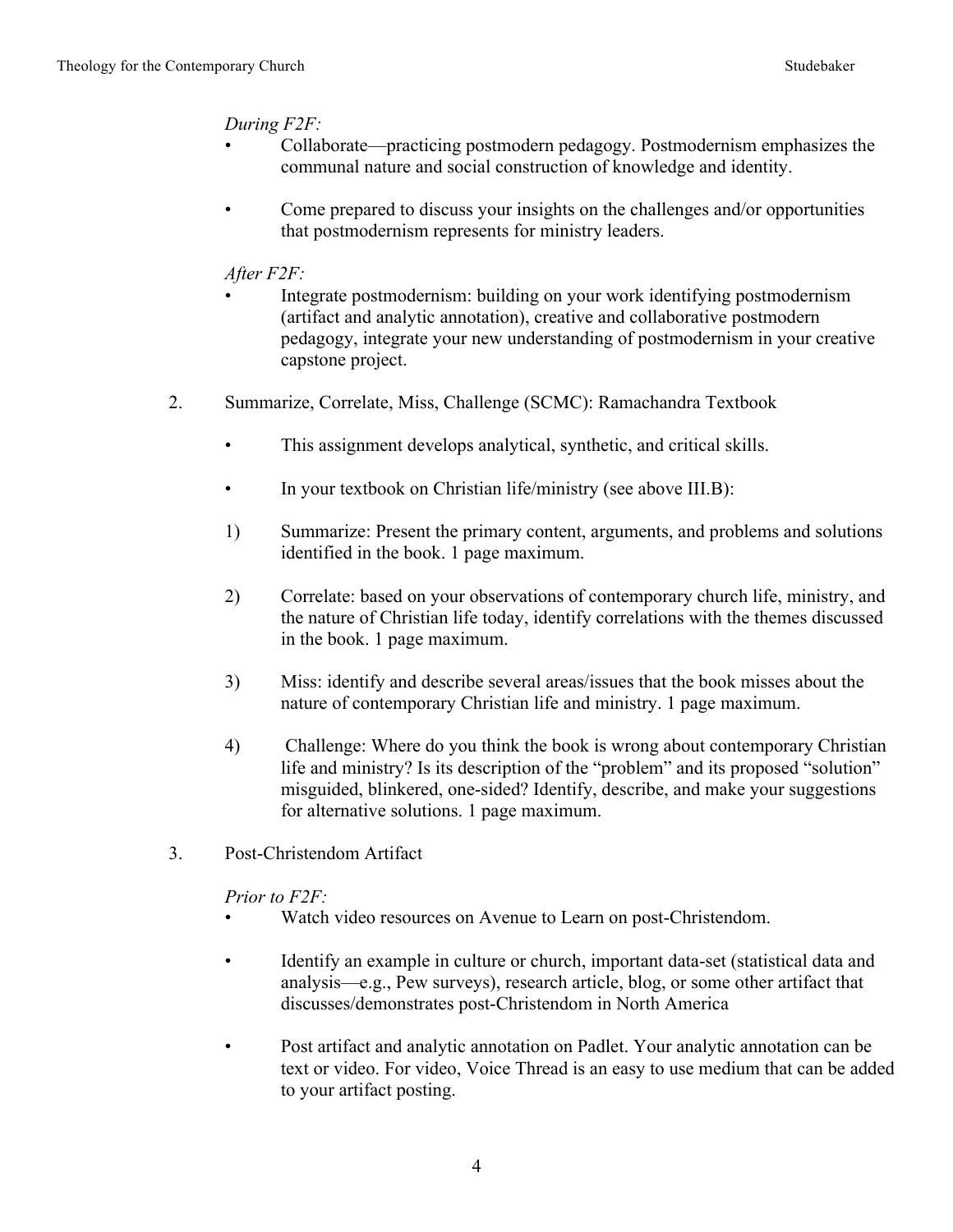#### *During F2F:*

• Collaborate: Come prepared to discuss your insights on the challenges and/or opportunities that post-Christendom represents for ministry leaders.

### *After F2F:*

- Integrate post-Christendom: building on your work identifying ramifications of post-Christendom (artifact and analytic annotation), creative and collaborative pedagogy, integrate your new understanding of post-Christendom (where applicable) in your creative capstone project.
- 4. Op-ed/Blog Religious Pluralism
	- 1) *Research*:
		- Select an important issue for the relationship between Christian mission in the context of religious pluralism and multiculturalism.
		- Find and read two or three resources (e.g., articles, lectures, statistical reports) and integrate them in your op-ed/blog.
		- For an example of an op-ed/blog related to this topic, see my Read my "Fort Hood and the Myths of Secularism" on Christianity.ca
		- The online resources listed below are helpful for sparking ideas and finding resources.
	- 2) *Write* an opinion piece (op-ed/blog) on the topic. The audience for the op-ed is not academic. It should effectively deliver the contribution of your research to a popular audience. Length: 500 words. Be concise, clear, and interesting.
	- 3) *Post* your op-ed/blog to the course Padlet.
	- 4) *Interact*: Comment on at least one of the op-eds/blogs posted by your class colleagues. You can contribute with the text or audio/audio-video VoiceThread.
- 5. Summarize, Correlate, Miss, Challenge (SCMC): Student Selected Textbook
	- This assignment develops analytical, synthetic, and critical skills.
	- In your textbook on Christian life/ministry (see above III.B), identify:
	- 1) Summarize: Present the primary content, arguments, and problems and solutions identified in the book. 1 page maximum.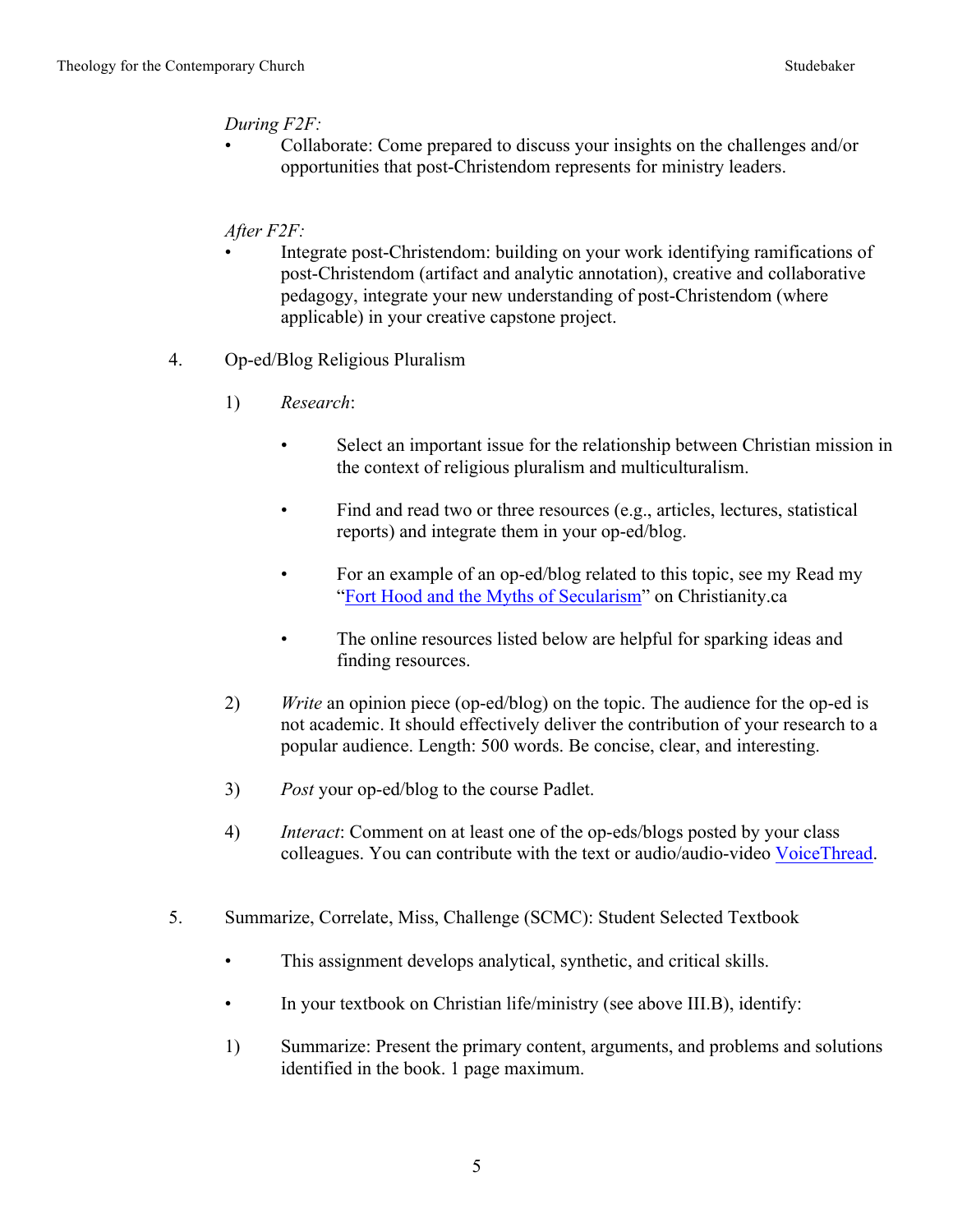- 2) Correlate: based on your observations of contemporary church life, ministry, and the nature of Christian life today, identify correlations with the themes discussed in the book. 1 page maximum.
- 3) Miss: identify and describe several areas/issues that the book misses about the nature of contemporary Christian life and ministry. 1 page maximum.
- 4) Challenge: Where do you think the book is wrong about contemporary Christian life and ministry? Is its description of the "problem" and its proposed "solution" misguided, blinkered, one-sided? Identify, describe, and make your suggestions for alternative solutions. 1 page maximum.
- 6. Op-ed/Blog Science and Religion
	- 1) *Research*:
		- Select an important issue for the relationship between science and religion.
		- Find and read two or three resources (e.g., articles, lectures, statistical reports) and integrate them in your op-ed/blog.
		- The online resources listed below are helpful for sparking ideas and finding resources.
			- $\triangleright$  The Veritas-Forum (http://www.veritas.org/)
			- $\triangleright$  BioLogos (http://biologos.org/)
			- $\triangleright$  Canadian Scientific and Christian Affiliation (http://www.csca.ca/)
	- 2) *Write* an opinion piece (op-ed/blog) on the topic. The audience for the op-ed is not academic. It should effectively deliver the contribution of your research to a popular audience. Length: 500 words. Be concise, clear, and interesting.
	- 3) *Post* your op-ed/blog to the course Padlet.
	- 4) *Interact*: Comment on at least one of the op-eds/blogs posted by your class colleagues. You can contribute with the text or audio/audio-video VoiceThread.
- 7. Capstone Collaboration
	- 1) *Write* a one paragraph interaction for each of your colleagues' project/paper presentations. These interactions are based on the in-class project presentations the previous week (see week 12, March 26 in the syllabus course outline)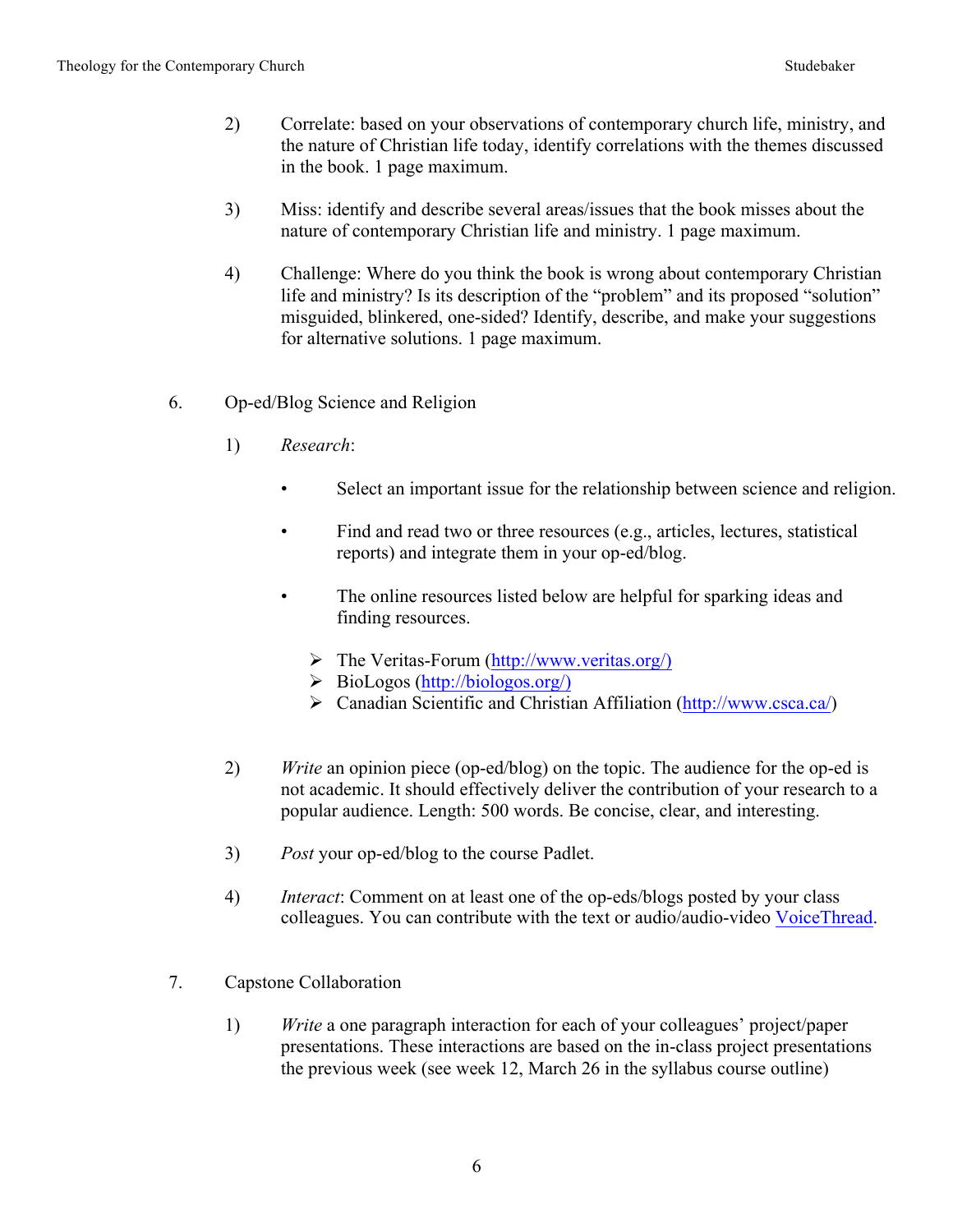- 2) *Interact*: Your interaction should be dialogical rather than descriptive.
- 3) *Identify* strengths and areas for development.
- 4) *Recommend* sources and ways to enhance strengths and improve areas that need development.
- B. Constructive Capstone Project or Paper:
	- 1. General guidelines:

This assignment constitutes the "major paper" and presentation of the course. The purpose of the paper/project is vocational development. It should advance your vocational trajectory. Selecting whether to prepare a *project* or a *paper* is an important step in the process.

#### *Should I do a paper or a project?*

If you anticipate further graduate work or writing a thesis as part of your MTS or MDiv, then an academic research-thesis paper is an excellent option. A research-thesis paper provides skill development in conducting the concentrated study on a particular research topic necessary for advanced academic work. If your vocational track is the field of ministry or an alternative professional field, then a project may be an effective option. Completing a project provides skill development in contextualizing and applying the fruit of theological research and reflection.

If you have an idea for a paper or creative project that does not neatly fit into the parameters of your specialization's assignment description, please come and discuss your idea with me. I am open to papers/projects that cohere with the essence of the course and are suited to your research field and interests.

- ♦ Please consult the assignment description for your degree specialization ♦
- 2. Specialization focus: CC/CT/CW/PS
	- a. Christianity and Culture

This specialization focuses on the intersection of the church and its cultural setting. Developing the ability to interpret culture *and* to specify an appropriate Christian response and interaction with it is the purpose of this assignment. Discerning appropriate ways to embody the Gospel of Jesus Christ in terms of a specific cultural location is an essential feature of Christian discipleship and ministry and this assignment provides the opportunity to develop these skills. The paper/project analyzes a contemporary issue, cause, phenomenon, or movement from a Christian perspective. Careful and accurate description of the issue, as well as thoughtful assessment and response from a Christian perspective is essential. An alternative approach is to consider the influence of cultural context on a particular type of Christian theology.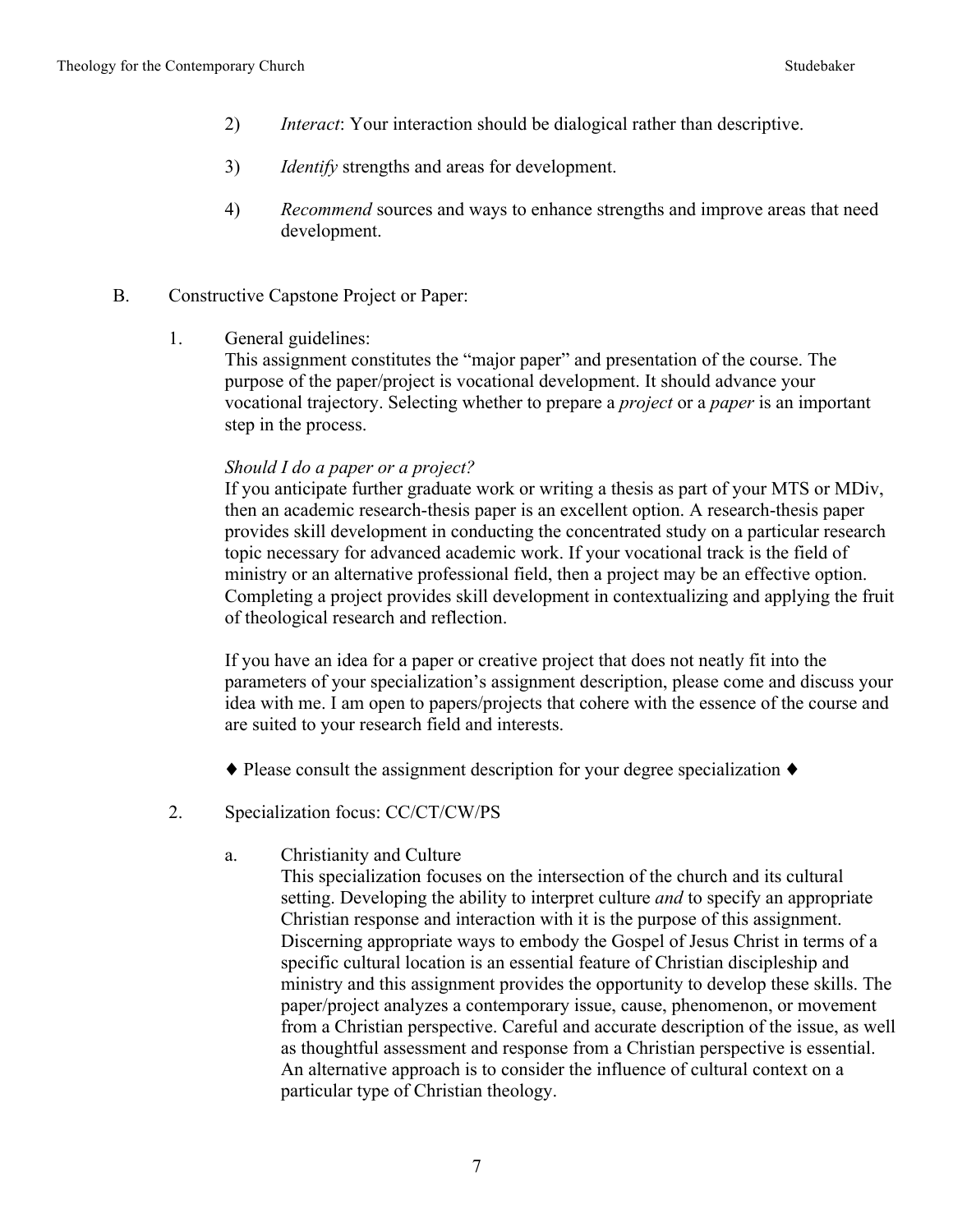Possible topic/s: what are the cultural assumptions and contexts that lead to the mega-suburban all-inclusive campus church, on the one hand, and the gentrifying urban hipster church, on the other hand? How does cultural background shape the practices, values, and theology of these different approaches to church life? How can religious institutions navigate the tension of certain civil rights issues and maintaining fidelity to biblical morality? What is the political role of the church in an increasingly post-Christian, multicultural, and religiously plural society?

#### b. Christian Thought and History

Considering the contribution of past figures and movements in the history of Christianity for the church today is essential to this specialization. Students in this specialization write a paper or create a project that investigates a select figure, topic, or event (or combination of those elements). This paper/project facilitates development in resourcing the Christian tradition for contemporary issues and questions facing the church. Depending on your vocational goals, the paper/project can be written with an academic and scholarly way (i.e., students considering thesis writing) or with an eye toward bringing the paper topic into conversation with a contemporary issue of Christian life and ministry

Possible topics: How do historical understandings/conflicts between science and religion contribute to the current tensions and questions? How does the revival theology of a historical figure/movement—e.g., Jonathan Edwards' revival theology—contribute and/or challenge contemporary church growth and revival theology.

#### c. Christian Worldview

This specialization relates to the ways Christians understand the world with an awareness of Christianity's intellectual environment—historical, contemporary, and global—of contemporary Christianity. Select an area of theology, a figure, and/or event and show how it contributes to an area of Christian worldview. The paper/project can focus on contemporary issues or look at historical ones. The paper/project should be constructive and not only descriptive. The heart of this assignment is your creative proposal on the contribution this person, figure, event offers to a Christian worldview.

Examples of topics: Discuss Walter Rauschenbusch's articulation of the Social Gospel in the context of late-nineteenth urban poverty and the rise of labor movements and state sponsored social assistance—how did they shape him or he shape them? "Tommy" Douglas and the development of Canada's public health system is another example topic on the interplay between culture and Christian worldview. How does the culture of North America, both its legacy of racism and notions of individual liberty, form the context for the theology of civil rights in a leader such as Martin Luther King, Jr. and alternately, how did King's biblical faith shape his political and social vision?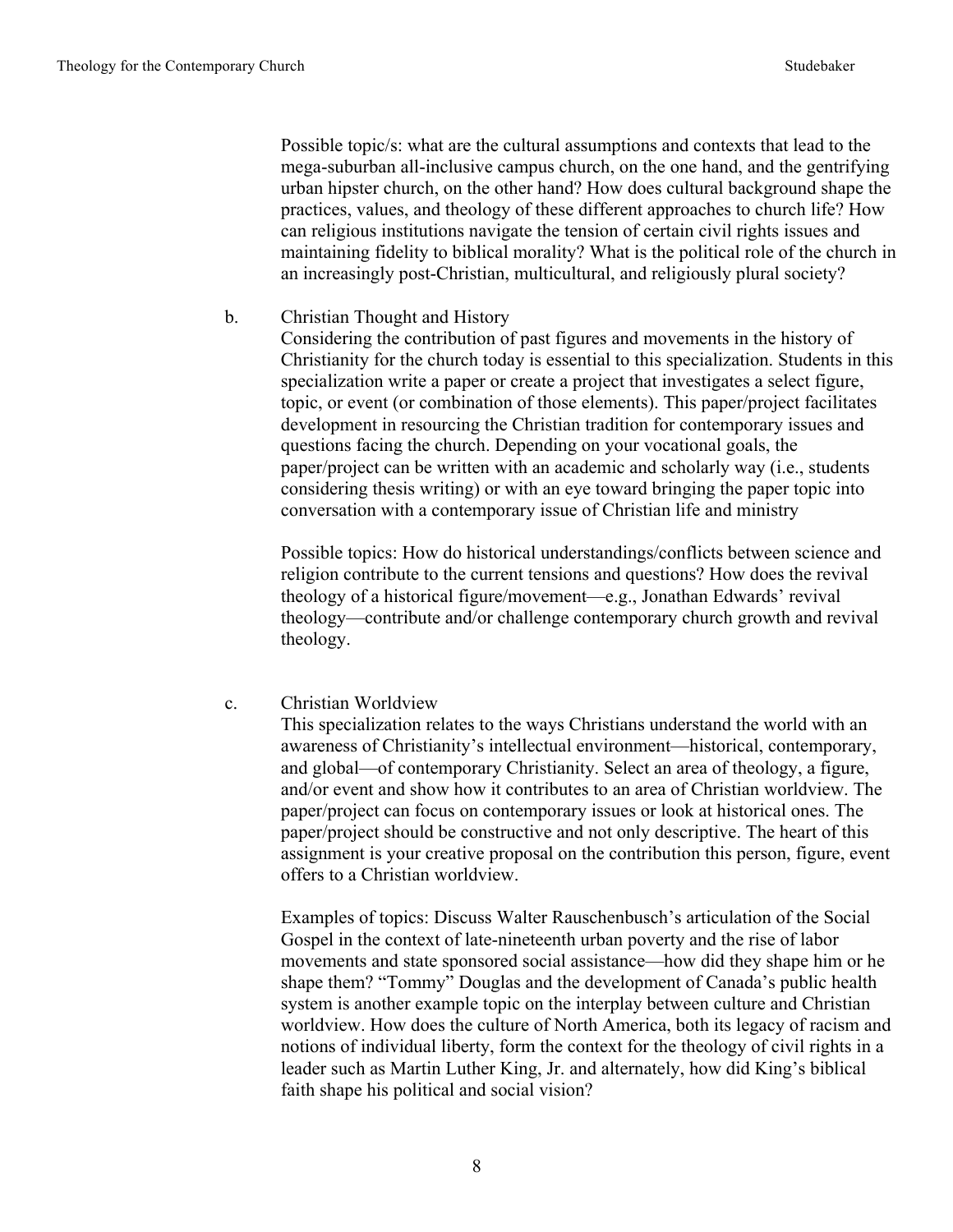#### d. Pastoral Studies

This specialization focuses on vocational ministry. Prepare a sermon/message/curriculum appropriate for a given ministry audience related to a contemporary issue facing Christian life and/or ministry. You can draw on a historical or contemporary figure, an event, and/or a topic in the Protestant tradition. The content of the sermon draws from theological resources, but expresses the yield of that theology in language and terms that are appropriate for a ministry audience. Documentation of research will be provided in footnotes and an annotated bibliography (an annotated bibliography provides a paragraph description for each resource used in the project).

Alternatively, if you have an idea for contextualizing a figure/event/theological topic for ministry in a format other than a sermon, please talk with me so we can design a project that enables you to maximize your work in the class for your ministry context and meets the goals of the specialization in Pastoral Studies.

Possible topics: A sermon on the how retain the integrity of faith and hospitality in a multicultural but ironically also increasingly politically polarized society. Prepare a break out session presentation for a group of ministry leaders on a lesson from a figure or event for ministry in post-Christendom Canada.

3. Class Presentation:

You will present and facilitate a discussion of your paper/project (I encourage multimedia, audio, audio-visual methods when appropriate). *Length of presentation and discussion will be determined based on final class roster*. Normally presentations are 15– 20 minutes followed by 5–10 minutes of class discussion (for a total time of 20–30 minutes)

- 4. Written submissions
	- 1) Papers:
		- a) Content and argument:
			- Detail a clear thesis (the view that your paper supports). Example of a thesis statement: Luther's theology of the priesthood of all believers supports flat/non-hierarchical approaches to leadership in missional/emerging congregations.
			- Describe your topic under consideration.
			- Write an essay that coherently demonstrates your view.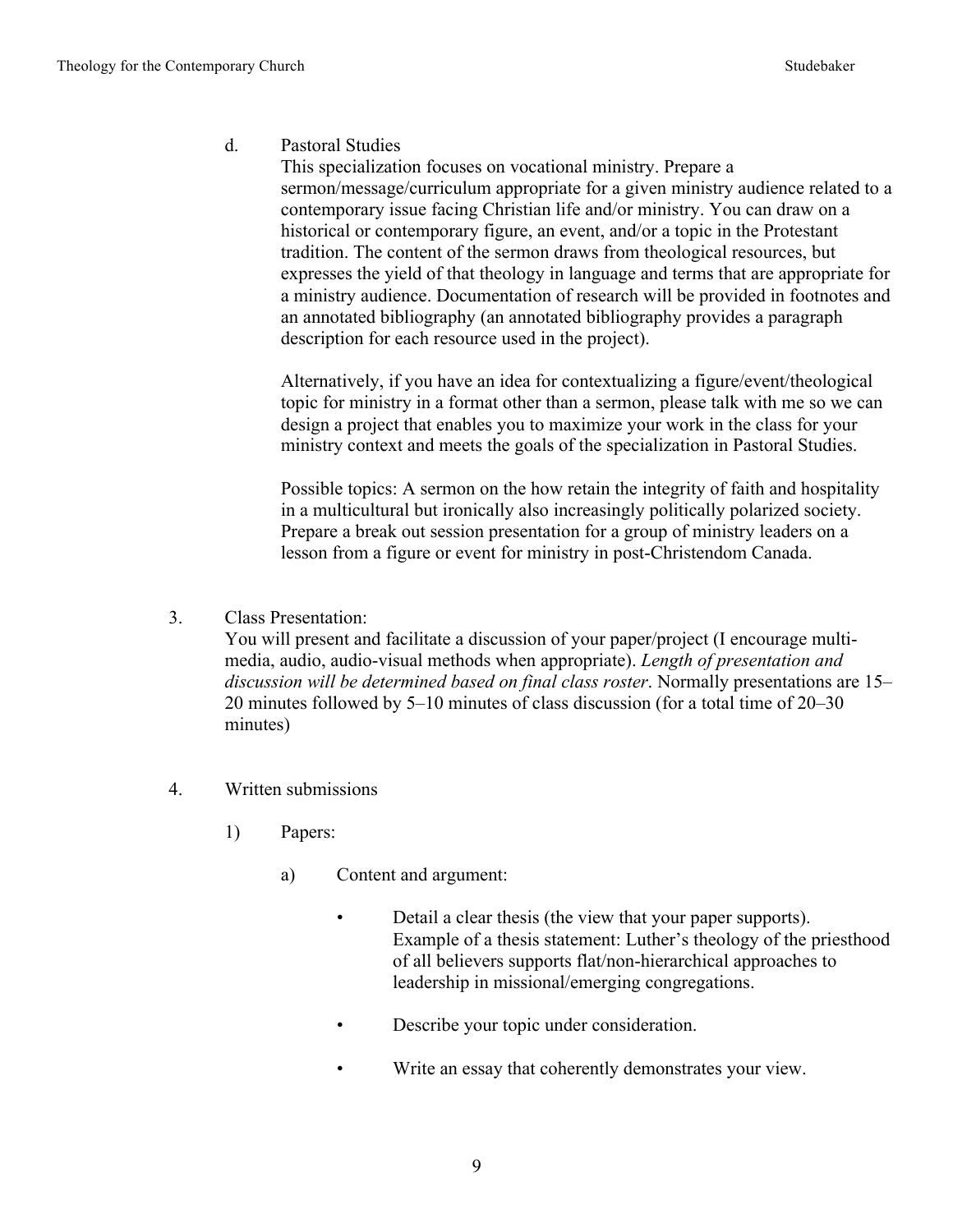- Detail major alternatives and/or criticisms of the position and interact with them vis-à-vis your view (where appropriate and in so far as space allows).
- b) Presentation:
	- Write a stylistically clean and academic paper—e.g., avoid colloquialisms (academic is different than conversational voice), passive voice (use active). Research-thesis papers must have a thesis statement (stated in the introduction), an introduction, content section, and a conclusion to the paper.
	- Use and document a *minimum* of ten scholarly resources (book, journal articles, book essays). Internet resources can be utilized, if they are scholarly and/or professional sources.
	- Accurately document sources according to the College's Style Guide. Link to Style Guide.
	- Paper length: 10–12 pages.
	- Provide a bibliography (list only the books cited in the footnotes of the paper).
- 2) Projects/Sermons:
	- a) Annotated bibliography of research sources: an annotation is a paragraph or two that describes the content of the book, essay, or article and how it relates to your project.
	- b) Sermon: submit a manuscript of your sermon/message that includes footnotes, which detail where and how you applied and adapted your theological research.
	- c) Double-spaced pages, 12 point Times New Roman font.
	- d) Use and document at least 10 scholarly resources (e.g., books, journal articles, and essays). Internet resources can be utilized, if they are scholarly and/or professional sources.
	- e) Document sources with footnotes and follow the College's Style Guide. Link to Style Guide.
- C. Participation: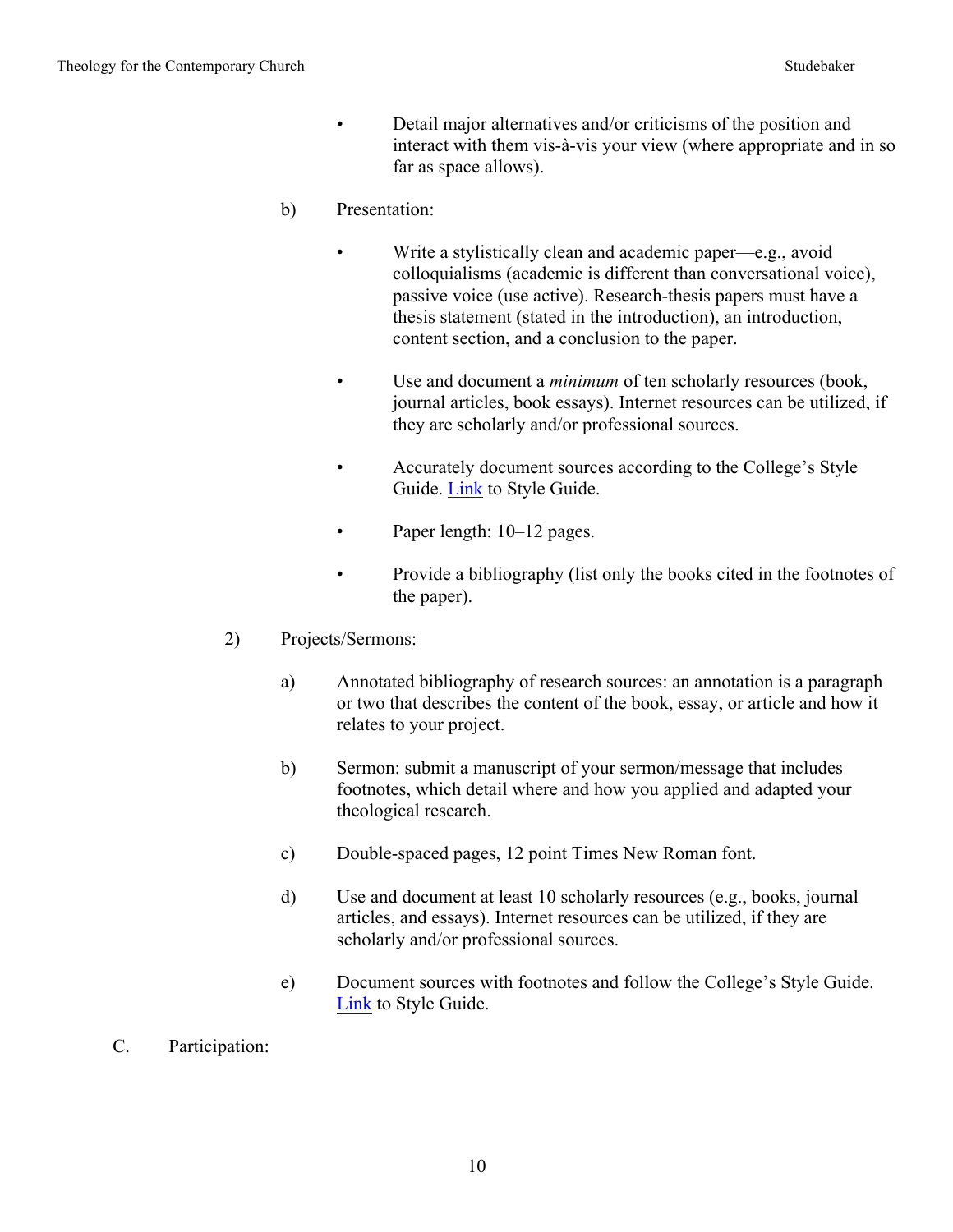Developing a community of learners through online posts and discussion is central to the class experience. Each student contributes to the online learning community of the class. See syllabus outline for discussion topics and assignments for posts.

The online venue is McMaster University's Avenue to Learn

### **VI. Course Outline (***tentative***):**

| Week &          | <b>Date</b>   | <b>Topic</b>                                                                             |
|-----------------|---------------|------------------------------------------------------------------------------------------|
| Format          |               |                                                                                          |
| 1 Class         | Jan 8         | Introduction to the Course                                                               |
|                 |               | I. The Context of Contemporary Christian Life and Ministry                               |
|                 |               | A. Modernism                                                                             |
| 2 Online        | <b>Jan 15</b> | B. Postmodernism<br>• Complete Prior to F2F Postmodern Artifact Assignment.              |
| 3 Class         | <b>Jan 22</b> | C. Post-Christendom & Disenchantment with the Church/Christianity                        |
|                 |               |                                                                                          |
|                 |               | • F2F Postmodernism Artifact.                                                            |
|                 |               | • Discuss Ramachandra, Subverting Global Myths.                                          |
| <b>4 Online</b> | <b>Jan 29</b> | Post-Christendom continued                                                               |
|                 |               | • Post-Christendom Contribution and Interaction.                                         |
|                 |               | • Summarize, Correlate, Miss, Challenge (SCMC): Ramachandra,<br>Subverting Global Myths. |
| 5 Class         | Feb 5         |                                                                                          |
|                 |               | II. Current Issues in Christian Life & Ministry                                          |
|                 |               | A. Emerging Adults and Spirituality                                                      |
|                 |               | • F2F Post-Christendom Contribution and Interaction                                      |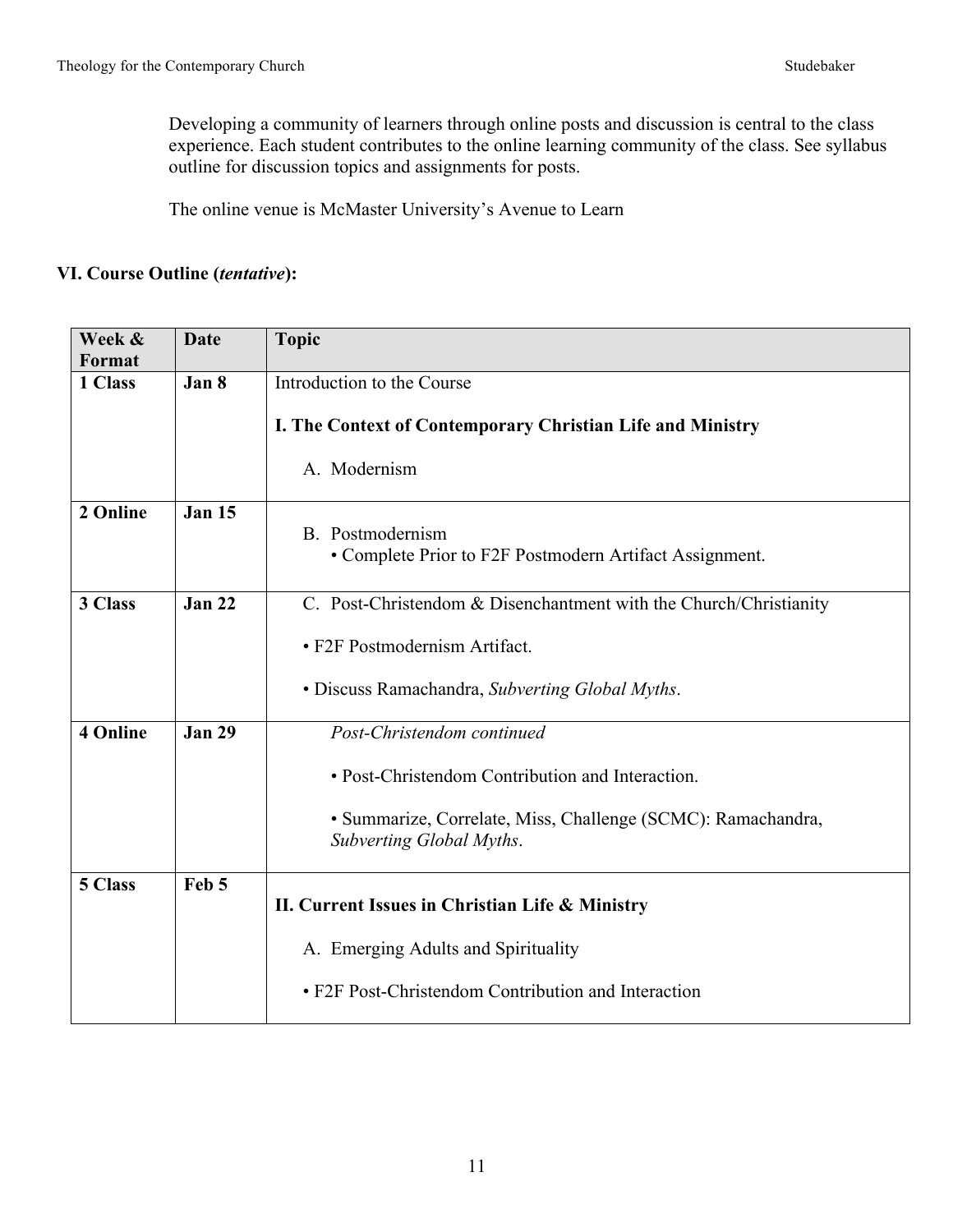| <b>6 Online</b> | Feb 12            | B. Christian Mission in the Context of Religious Pluralism and "Tolerance"                     |  |
|-----------------|-------------------|------------------------------------------------------------------------------------------------|--|
|                 |                   |                                                                                                |  |
|                 |                   | • Op-Ed/Blog on Religious pluralism and Christian mission.                                     |  |
| $\overline{7}$  | Feb 19            | <b>Family Day and Reading Week</b>                                                             |  |
|                 |                   |                                                                                                |  |
| 8 Class         | <b>Feb 26</b>     | C. Thought Leaders of Contemporary Christian Life                                              |  |
|                 |                   | Examples:                                                                                      |  |
|                 |                   | • David Fitch, Faithful Presence: 7 Disciplines That Shape the                                 |  |
|                 |                   | Church For God's Mission & Prodigal Christianity (Reclaiming the                               |  |
|                 |                   | Mission blog)                                                                                  |  |
|                 |                   | · Scott McKnight, Jesus Creed (Jesus Creed blog)                                               |  |
|                 |                   | • Francis Chan, Crazy Love<br>• David Platt, Radical: Taking Back Your Faith from the American |  |
|                 |                   | Dream (website: www.Radical.net)                                                               |  |
|                 |                   | • Tim Keller (website: http://www.timothykeller.com)                                           |  |
|                 |                   |                                                                                                |  |
|                 |                   | • SCMC on Student Selected Textbook.                                                           |  |
|                 |                   | • Group discussion on Student Selected Textbook.                                               |  |
| 9 Online        | Mar <sub>5</sub>  | D. Social Justice & Creation Care                                                              |  |
|                 |                   | • Review online lecture and resources                                                          |  |
|                 |                   |                                                                                                |  |
| 10 Class        | Mar <sub>12</sub> | E. The Simple Way or the Suburbs?                                                              |  |
| 11 Online       | Mar 19            | F. Religion and Science                                                                        |  |
|                 |                   |                                                                                                |  |
|                 |                   | • Review online lecture.                                                                       |  |
|                 |                   | • Op-Ed/Blog on Science and Religion.                                                          |  |
|                 |                   |                                                                                                |  |
| 12 Class        | Mar 26            | <b>Class Presentations and Discussion Groups</b>                                               |  |
|                 |                   | Project/Paper Presentation:<br>1.                                                              |  |
|                 |                   | Project/Paper Presentation:<br>2.                                                              |  |
|                 |                   | Project/Paper Presentation:<br>3.                                                              |  |
|                 |                   | Project/Paper Presentation:<br>4.                                                              |  |
|                 |                   | 5.<br>Project/Paper Presentation:                                                              |  |
|                 |                   | Project/Paper Presentation:<br>6.                                                              |  |
|                 |                   | Project/Paper Presentation:<br>7.                                                              |  |
|                 |                   |                                                                                                |  |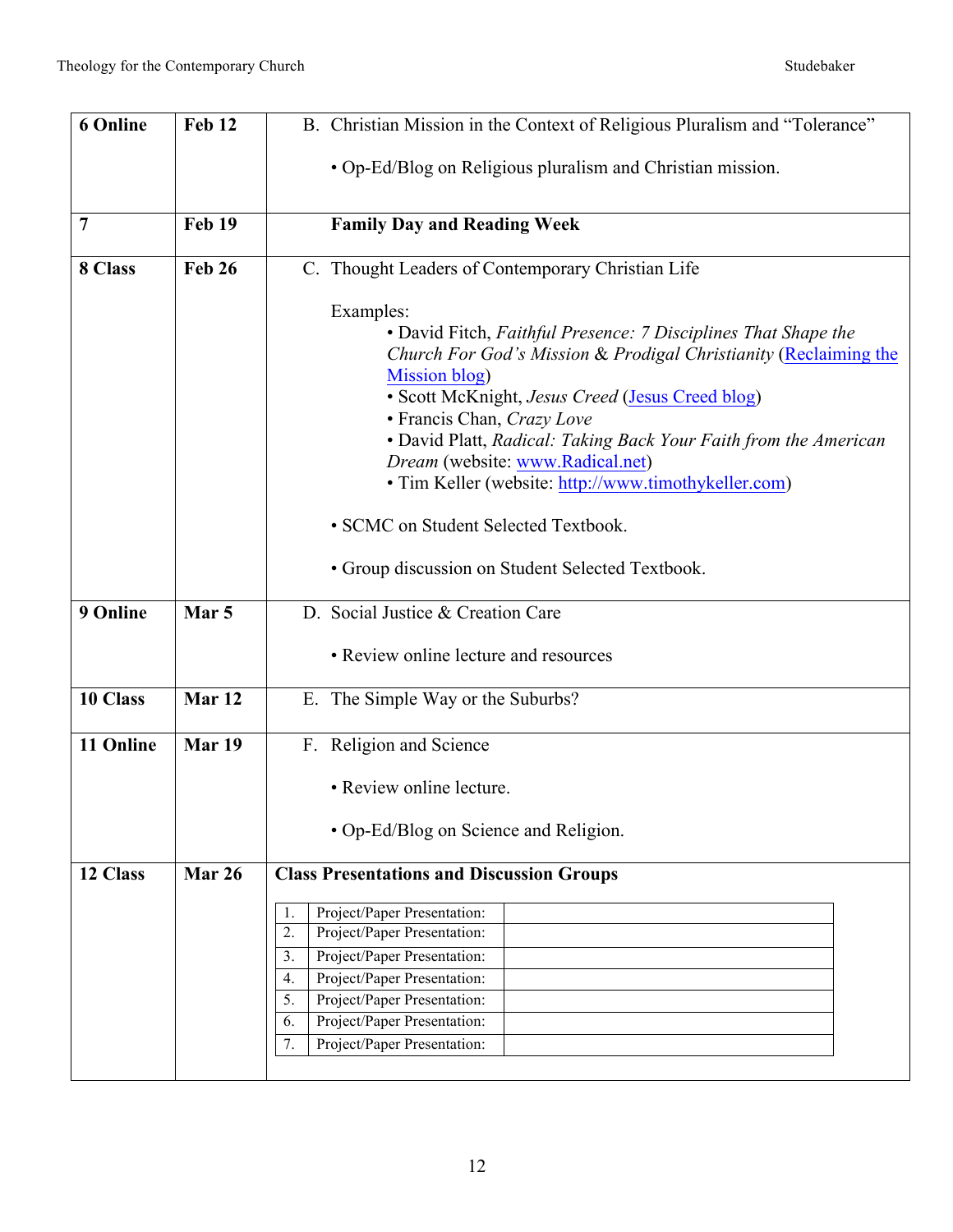| 13 Online | $\vert$ Apr 2 | • Capstone Collaboration           |
|-----------|---------------|------------------------------------|
| 14 Class  | Apr 9         | Conclusion<br>• Course Evaluations |

#### **VII. Policies:**

A. Textbook Purchase:

All required textbooks for this class are available from the College's book service, READ On Bookstore, Room 145, McMaster Divinity College. Texts may be purchased on the first day of class. For advance purchase, you may contact READ On Bookstore, 5 International Blvd, Etobicoke, Ontario M9W 6H3 : phone 416.620.2934; fax 416.622.2308; email  $books@readon.ca.$  Other book services may also carry the texts.

### B. Academic Honesty:

Academic dishonesty is a serious offence that may take any number of forms, including plagiarism, the submission of work that is not one's own or for which previous credit has been obtained, and/or unauthorized collaboration with other students. Academic dishonesty can result in severe consequences, e.g., failure of the assignment, failure of the course, a notation on one's academic transcript, and/or suspension or expulsion from the College.

Students are responsible for understanding what constitutes academic dishonesty. Please refer to the Divinity College Statement on Academic Honesty ~ https://www.mcmasterdivinity.ca/programs/rules-regulations.

### C. Gender Inclusive Language:

McMaster Divinity College uses inclusive language for human beings in worship services, student written materials, and all of its publications. In reference to biblical texts, the integrity of the original expressions and the names of God should be respected. The NRSV and TNIV are examples of the use of inclusive language for human beings. It is expected that inclusive language will be used in chapel services and all MDC assignments.

### **VIII. Late-Assignment and Exam Policy:**

- A. Assignments are due at the beginning of class on the date specified in the syllabus.
- B. Students take exams on the date and at the time scheduled in the syllabus
- C. Late assignments are reduced five percentage points for each day late (e.g., if the grade is 90 and it is one day late, the grade will be reduced to 85).